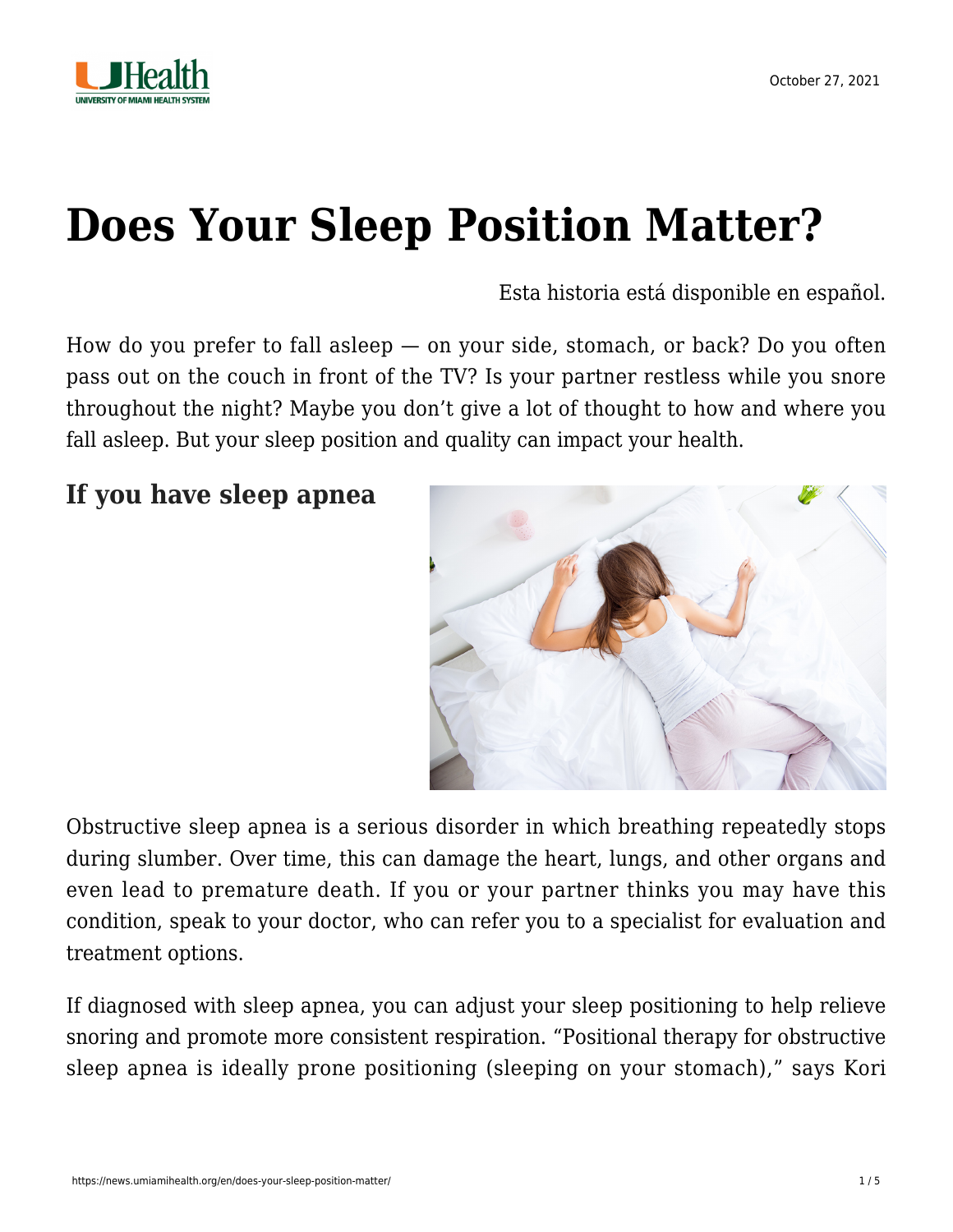

[Ascher, M.D.,](https://doctors.umiamihealth.org/provider/Kori+Ascher/1095431?_ga=2.82942486.1251334885.1634487912-1940541531.1506175809) a pulmonologist and critical care physician with the University of Miami Health System who specializes in sleep medicine. "Or you can sleep on your side (left or right) and elevate your head using a wedge pillow or several pillows, or even sleep upright in a recliner."

# **Isn't sleeping in a recliner bad for your neck and back?**

"Just because you're sleeping in a recliner doesn't mean you can't get quality sleep," Dr. Ascher says. But, it can be problematic if you consistently wake up in the middle of the night to move to the bed. This interruption and physical activity can make it difficult to fall back asleep and wake feeling rested the next day.

Sleeping in a chair also increases the risk of resting against a folded arm or leg, limiting blood flow and triggering nerve compression. "Saturday Night Palsy is a well-known consequence of sleeping (often while intoxicated) in a position that compresses the radial nerve against a hard surface," Dr. Ascher says. This prolonged nerve compression can cause wrist drop, numbness, and tingling that typically resolves on its own within days or months.

"The solution is to avoid any constricting positions when sleeping. But, there are no health consequences to sleeping in a recliner or an upright position."

## **What about back support?**

"You can achieve proper sleep staging and architecture without sleeping on your back," Dr. Ascher says.

"To support your spine, sleep on your side with a pillow between your slightly bent knees. Alternatively, if you prefer to sleep on your back, put a wedge pillow under both legs with your knees bent so your back is flat."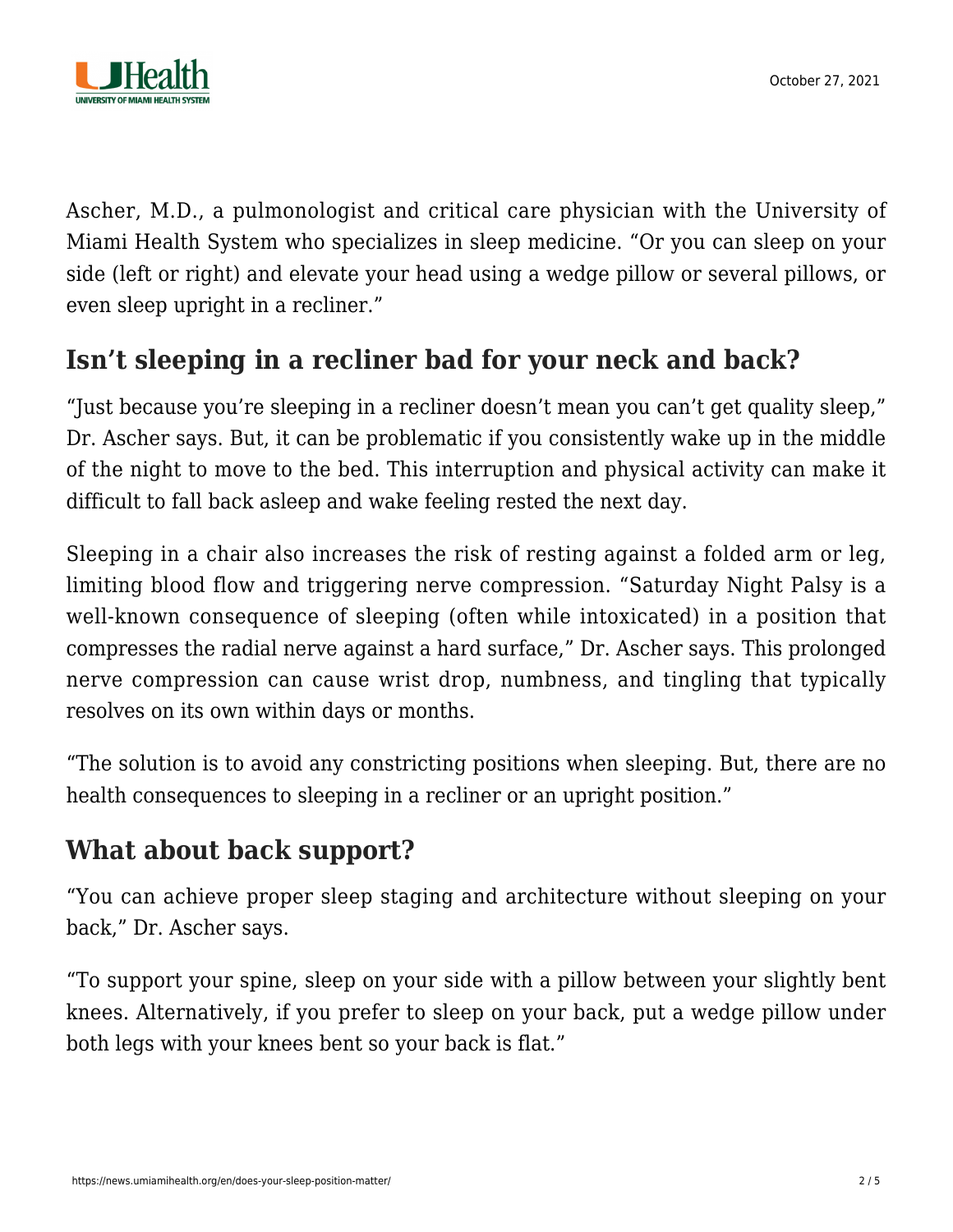

### **How to reduce snoring**

If you suffer from snoring  $-$  well, if your partner suffers from your snoring  $-$  you've probably tried a few tricks to relieve it.

Dr. Ascher recommends sleeping on your stomach or your side and elevating your head slightly using a wedge pillow or several pillows. While this isn't a cure for the causes of chronic snoring, these positions may help relieve it. "Snoring can be exacerbated by sleeping on your back (called supine positioning)."

# **When managing acid reflux**

When gastric juices rise in your chest and cause heartburn, the acidity can erode the esophageal lining and teeth enamel. "The chronic micro-aspiration of gastric compounds into the trachea and lower respiratory tract during sleep can contribute over time to pulmonary fibrosis," Dr. Ascher says.

To help prevent this damage and discomfort while you sleep, elevate your head and chest using a wedge pillow or a pile of pillows. "This helps with postural drainage, allowing gastric juices to move toward the digestive tract," she says.

### **What's the key to a good night's sleep?**

More important than your sleep position is maintaining healthy sleep habits.

- Get seven to eight hours of sleep each night.
- Set a consistent bedtime and wake time seven days per week.
- Establish a calming bedtime routine to prepare your mind and body for sleep.
- Avoid electronics (TV, computer screens, video games, and cell phones) around bedtime.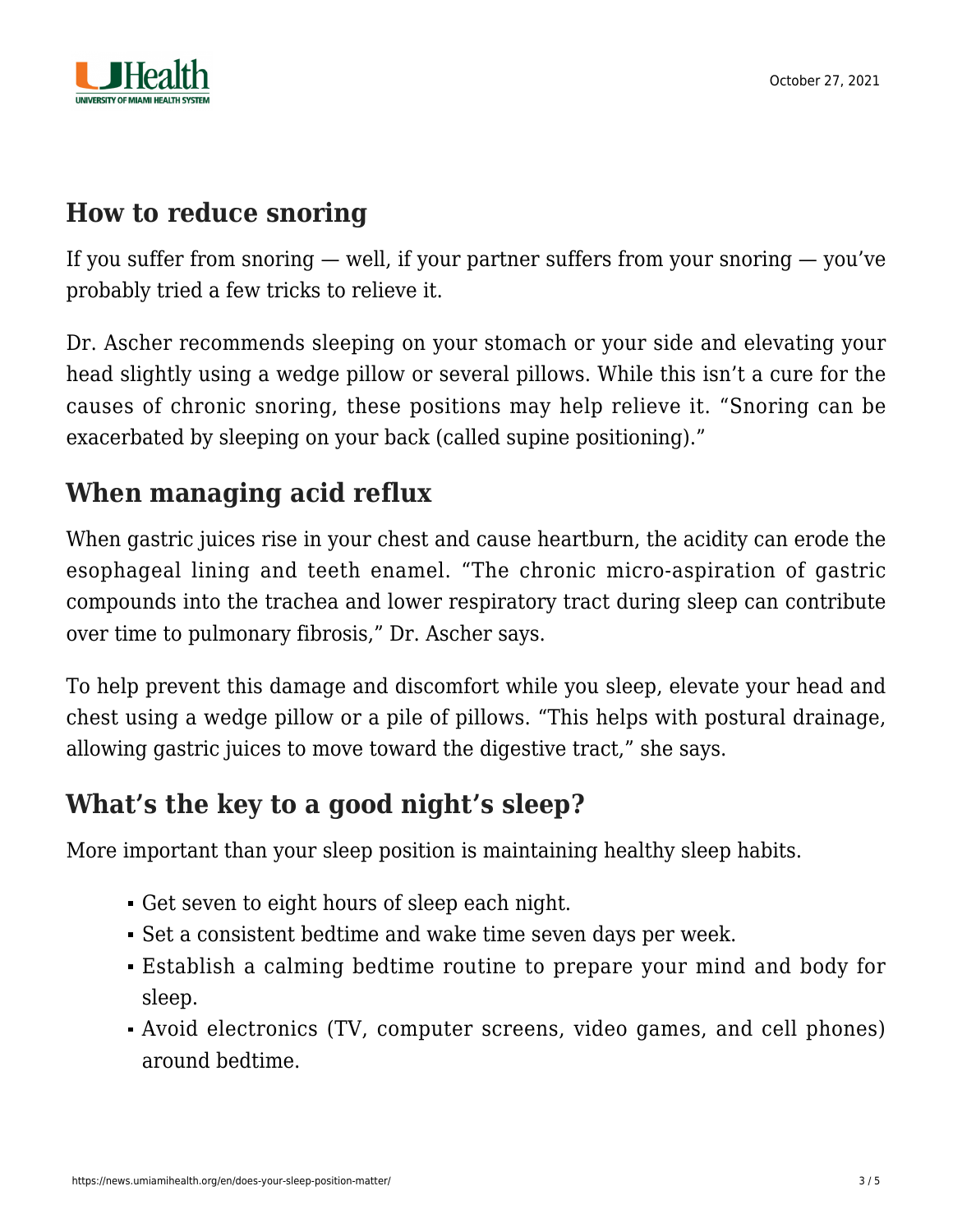

- Dim the lights and lower the room temperature an hour before your bedtime.
- Avoid eating, checking email, and hanging out in bed.
- Get sufficient physical activity during waking hours.
- Avoid alcohol, caffeine, smoking, and eating a few hours before bed to encourage deep, continuous sleep.

"These behaviors promote healthy sleep and proper sleep architecture," Dr. Ascher says.

Getting enough quality sleep on a regular basis can help you maintain a healthy weight, uplift your mood, and support your brain and bodily functions. When you wake up feeling rested and ready to start your day, it can set the stage for productivity and overall wellness.

Dana Kantrowitz is a contributing writer for UMiami Health News.

#### **READ MORE**